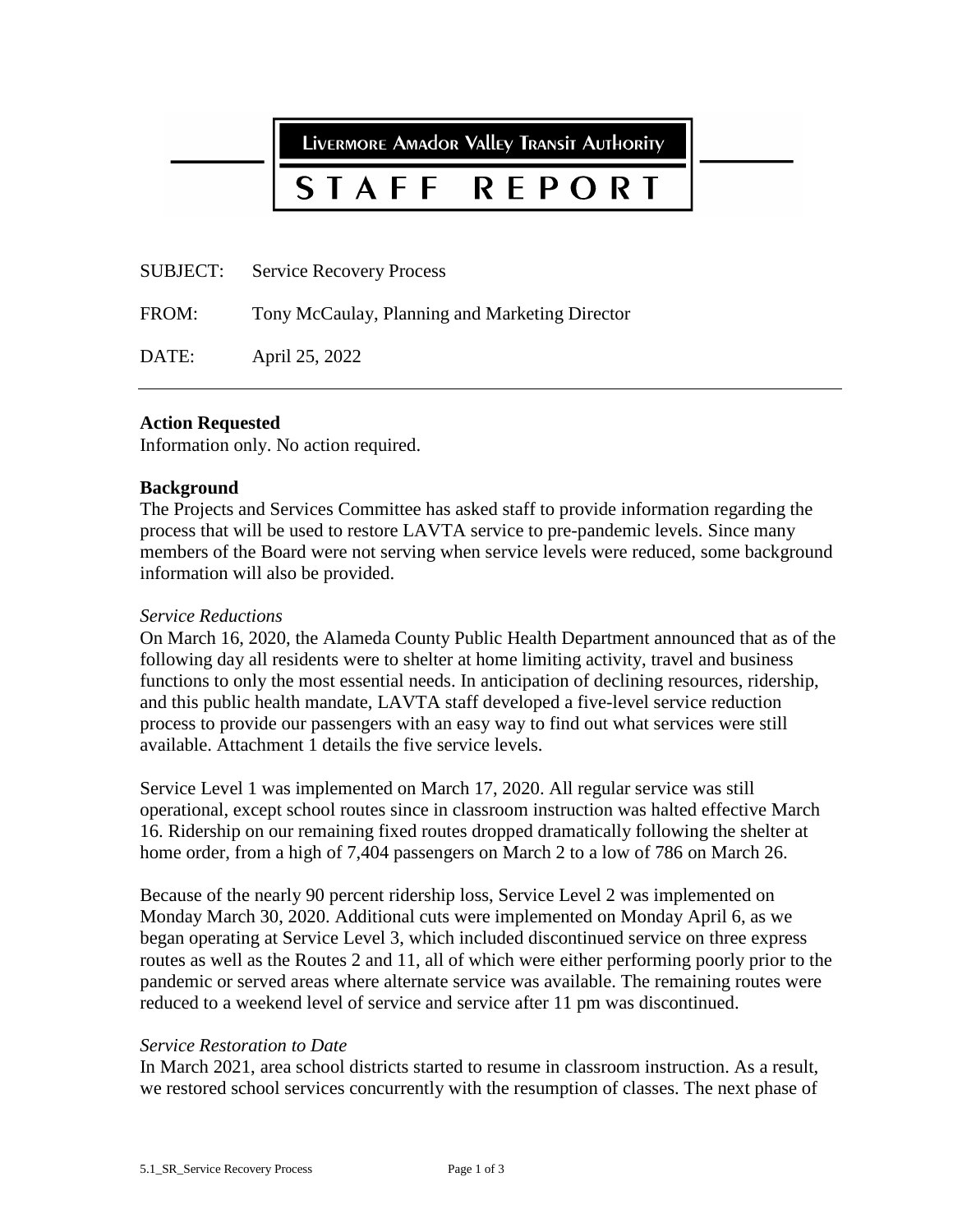service restoration was done in conjunction with the State of California announcing plans to fully reopen the economy in June 2021. Effective Monday June 14, weekday service was reinstated to pre-COVID levels from approximately 6:00-9:00 am and 3:00-6:00 pm on Routes 1, 3, 8, 10R, 14, and 30R. Route 15 returned to full weekday pre-COVID service levels. Service continued to end at 11 pm. The service resumptions were possible because drivers were available during the summer when school services were not operating.

The goal at that time was to continue hiring drivers so that when school services started back in August 2021, there would be sufficient drivers for the restored regular route service and the school services. Unfortunately, this did not happen, and as a result, we reduced peak hour service on the Rapid Routes 10R and 30R from every 15 minutes back to every 30 minutes, resulting in all regular services having the same 30-minute frequency during weekday peak hours. This is where service stands as of the present time. The table below compares the weekday revenue service hours for each regular route at three points in time: pre-COVID; the pandemic low point; and the current service level.

| Route      | <b>Weekday Revenue</b><br><b>Hours - Pre-Covid</b> | <b>Weekday Revenue</b><br><b>Hours - Pandemic Low</b> | <b>Weekday Revenue</b><br><b>Hours - Current</b> |
|------------|----------------------------------------------------|-------------------------------------------------------|--------------------------------------------------|
| 1          | 14.78                                              | 5.13                                                  | 9.82                                             |
| 2          | 6.23                                               | 0                                                     | 1.17                                             |
| 3          | 19.52                                              | 13.87                                                 | 17.77                                            |
| 8          | 26.62                                              | 12.80                                                 | 26.67                                            |
| <b>10R</b> | 100.27                                             | 53.43                                                 | 49.90                                            |
| 11         | 5.53                                               | $\Omega$                                              | 0                                                |
| 14         | 36.12                                              | 22.60                                                 | 31.37                                            |
| 15         | 32.65                                              | 15.80                                                 | 30.87                                            |
| 30R        | 135.27                                             | 77.90                                                 | 77.95                                            |
| 20X        | 2.87                                               | 0                                                     | 0                                                |
| 70X        | 13.52                                              | 0                                                     | 0                                                |
| 580X       | 8.00                                               | $\mathbf 0$                                           | 0                                                |

#### *Service Restoration Moving Forward*

With extra service hours that will become available with the end of the current school year, staff anticipates bringing back approximately one-third of the pre-COVID service on the Route 70X serving the East Dublin/Pleasanton, Walnut Creek and Pleasant Hill BART Stations and both trips on the Route 20X service between the East Dublin/Pleasanton BART Station and LLNL via Vasco Road. Several requests have been received regarding the resumption of these routes. Additionally, during the summer, we run service to Dublin High School summer school and the Alameda County Fair.

Bringing back 15-minute peak hour service to the two RAPID routes is the next priority since these routes serve both BART Stations, the Livermore ACE Station, Las Positas College, employment centers, medical facilities, and multiple middle and high schools. These, and any additional service restorations to move our service back to pre-COVID levels, will be predicated on the successful recruitment of additional operators.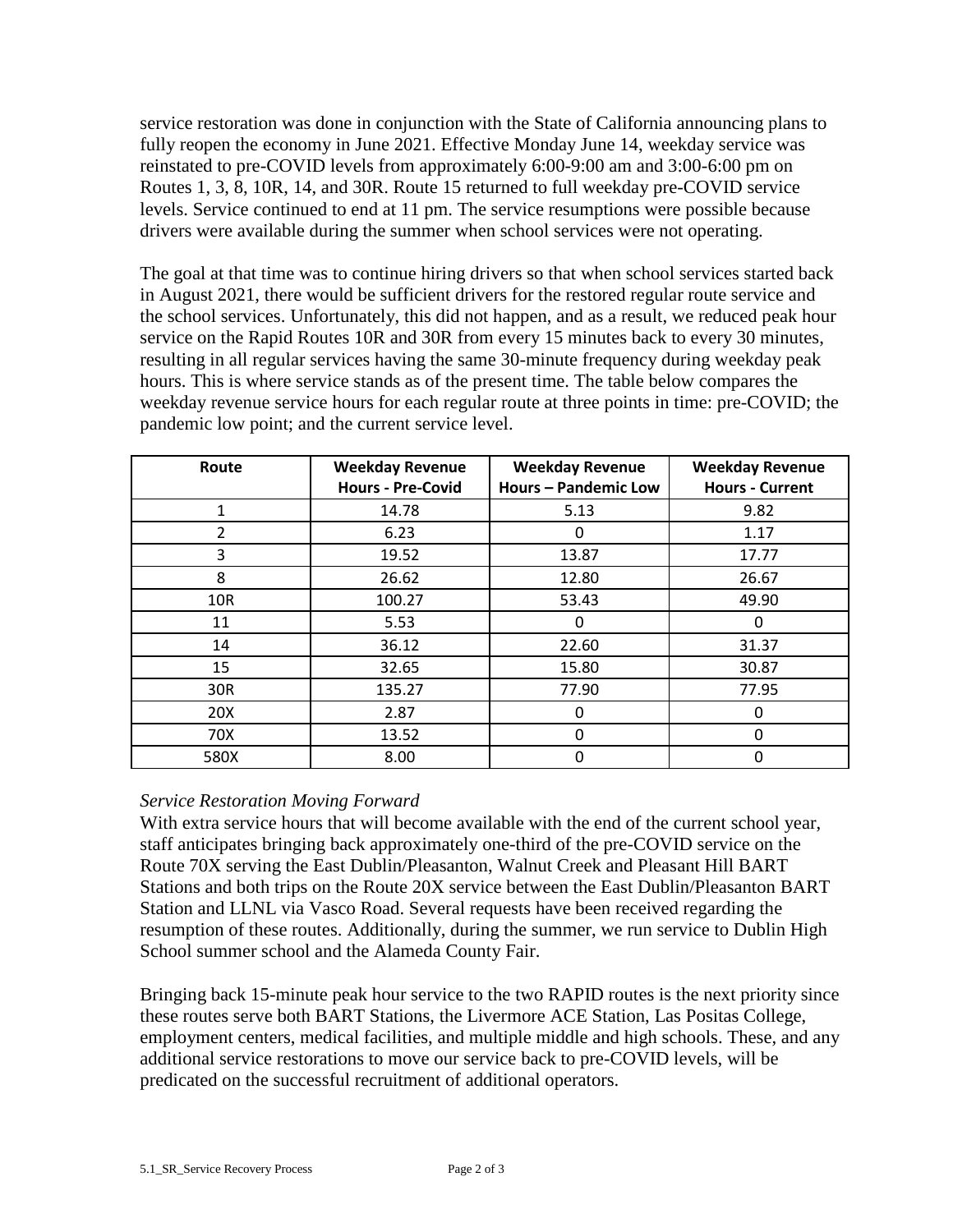### **Recommendation**

Information only. No action required.

Attachments:

1. COVID-19 Five-Level Service Reduction Plan